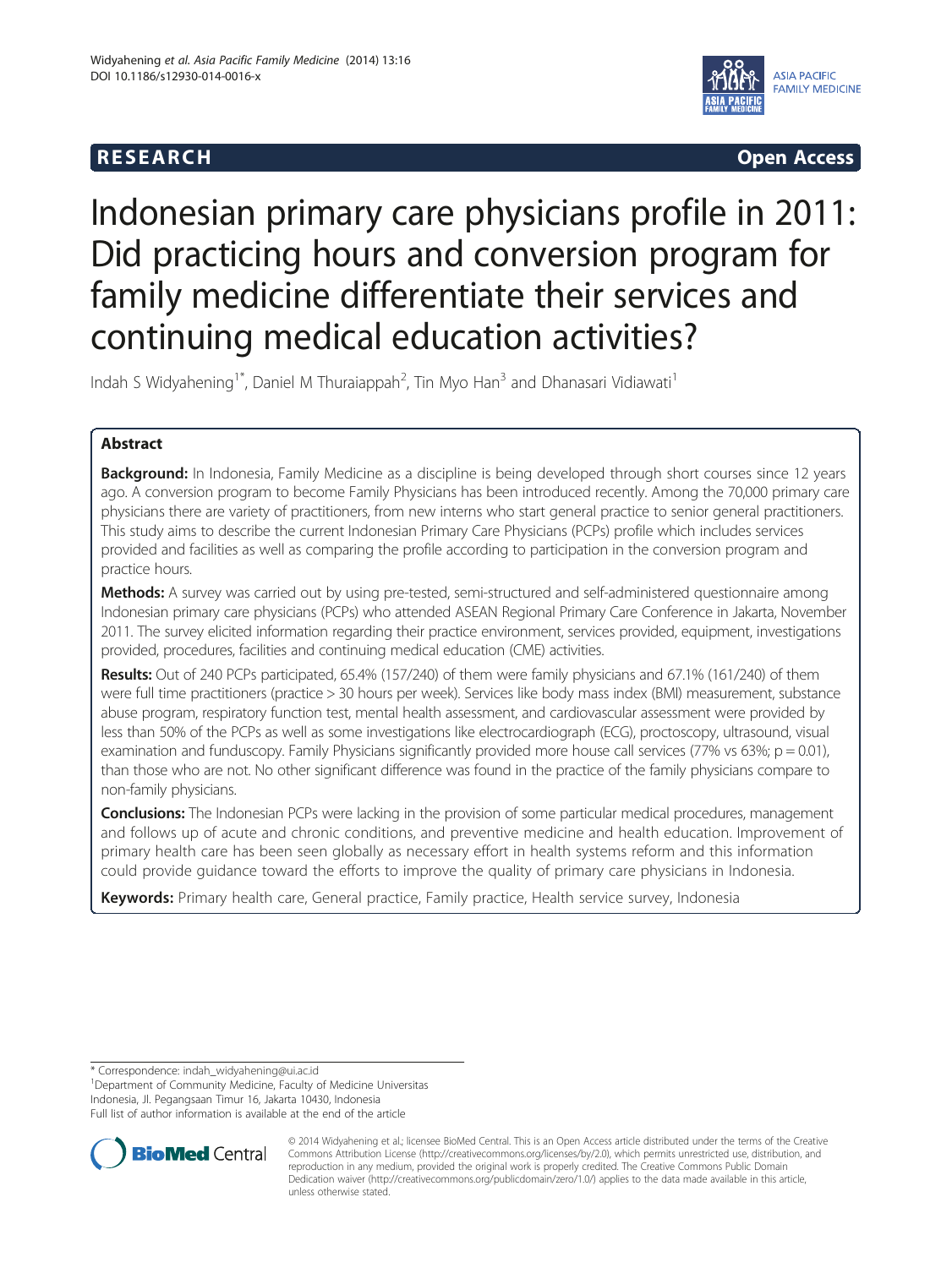## Background

Primary care is one level of health system which provides first point of care to the population and has easy access, low cost, continuous, coordinated and compre-hensive care as its core attributes [\[1](#page-5-0)]. General practitioners/family physicians hold a central role in provision of healthcare services in most countries even though there are variations with regard to the levels of training, organization and service deliveries [[2\]](#page-5-0).

Different surveys to describe the profile of primary care practice has been conducted in several countries [\[3](#page-5-0)-[6](#page-5-0)]. However, none of these surveys described the primary care practice in South East Asian countries. Indonesia is the biggest country with the largest population within the South East Asian countries. The number of general practitioners (GP) in Indonesia is around 70,000 while the specialist is 16,000. Currently, every medical school graduates in Indonesia is prepared to practice as GP after they complete a one year internship program. Family medicine is not yet recognized as a specialty. Other neighboring countries such as Malaysia, Singapore and the Philippines, have general practice vocational training program (3–4 year), commencing after a basic medical education degree [[7\]](#page-5-0). To make the Indonesian GP's qualification equal with other South East Asian countries, a structured postgraduate training program is currently being developed. As part of the preliminary process, a conversion program is being conducted to accredit GPs who already implement certain level of family medicine approach in their clinical practice. The conversion program is intended for GPs who have been in practice for at least 5 years and undergo an assessment of competence for the GPs who want to improve their status to family practitioners [[8](#page-5-0)]. They have to complete a form which serves as record of their past and current medical practice and professional activities. After the conversion, they become the member of the Indonesian Association of Family Physicians (PDKI) with status as Family Physicians and need to participate in continuing professional development program on a regular basis.

This survey is part of a surveys conducted in four countries (Indonesia, Malaysia, Myanmar and the Philippines) to assess the current Primary Care Physicians/General Practitioners profile and their CME activities. In this report we only describe the Indonesian data and aim to compare the profile of those participated in the conversion program with those who do not participated as well as comparing based on the practice hours.

### Methods

A cross-sectional descriptive and analytic study was carried out by using pre-tested, semi-structured and selfadministered questionnaire among Indonesian primary care physicians (PCPs) who attended the 2nd ASEAN

Regional Primary Care Conference in Jakarta, November 2011. The survey form is modified from the Malaysian Quality Improvement Program which has detailed surveys on structure, clinical processes and clinical outcomes [[9\]](#page-5-0). The modified version has been used to profile practicing doctors in Malaysia. The survey elicited information which reflect four areas of service provision provided by primary care: 1) as the doctor of first contact in health-related matters, 2) in minor surgical and investigative procedure, 3) in the management and follow-up of a broad range of acute and chronic diseases, and 4) in preventive medicine [\[5,6](#page-5-0)]. The items in the questionnaire were classified in to practice environment, services provided, equipment, investigations provided, procedures, facilities and continuing medical education (CME) activities in accordance with the Malaysian Private Healthcare Facilities and Services Act Regulation 2008 which is then adjusted to the Standard of Practice of the Indonesian Family Physicians.

A pilot test was done and modification of the questionnaires was done in accordance with the finding of the pilot test. Reliability of over all 46 items of the data collecting tool (Cronbach's alpha) was 0.804. Indonesian PCPs who practiced more than 30 hours per week are defined as full time practitioners while those who practiced less than 30 hours per week are classified as parttime practitioners. The PCPs were also classified into family physicians who passed the conversion program and non- family physicians who have not yet attained the conversion program.

The questionnaire was put in the delegates pack together with an information leaflet on consent for survey participation. Returning of the self-completed questionnaire by responders was taken as their consent. The Health Research Ethics Committee of the Faculty of Medicine Universitas Indonesia reviewed and approved the study.

A cross analysis using chi-square or fisher test (as appropriate) was done to find out the association between practice hours, conversion program and their practices. All analyses were performed using the SPSS 11.0 (SPSS Inc., Chicago, IL).

## Results

Total 240 Indonesian PCPs participated in the study; 144 of them (60%) were female. Most of them (175/240, 73%) practice in Java (the most populated island in Indonesia) or in the provincial capital cities of Indonesia. Out of 240, 65.4% (157/240) of them were Family Physicians and 67.1% (161/240) of them were full time practitioners. Majority (150/157, 95%) of the family physicians practiced more than 5 years and 83% (134/161) of full-time PCPs were the main practitioners in the clinic.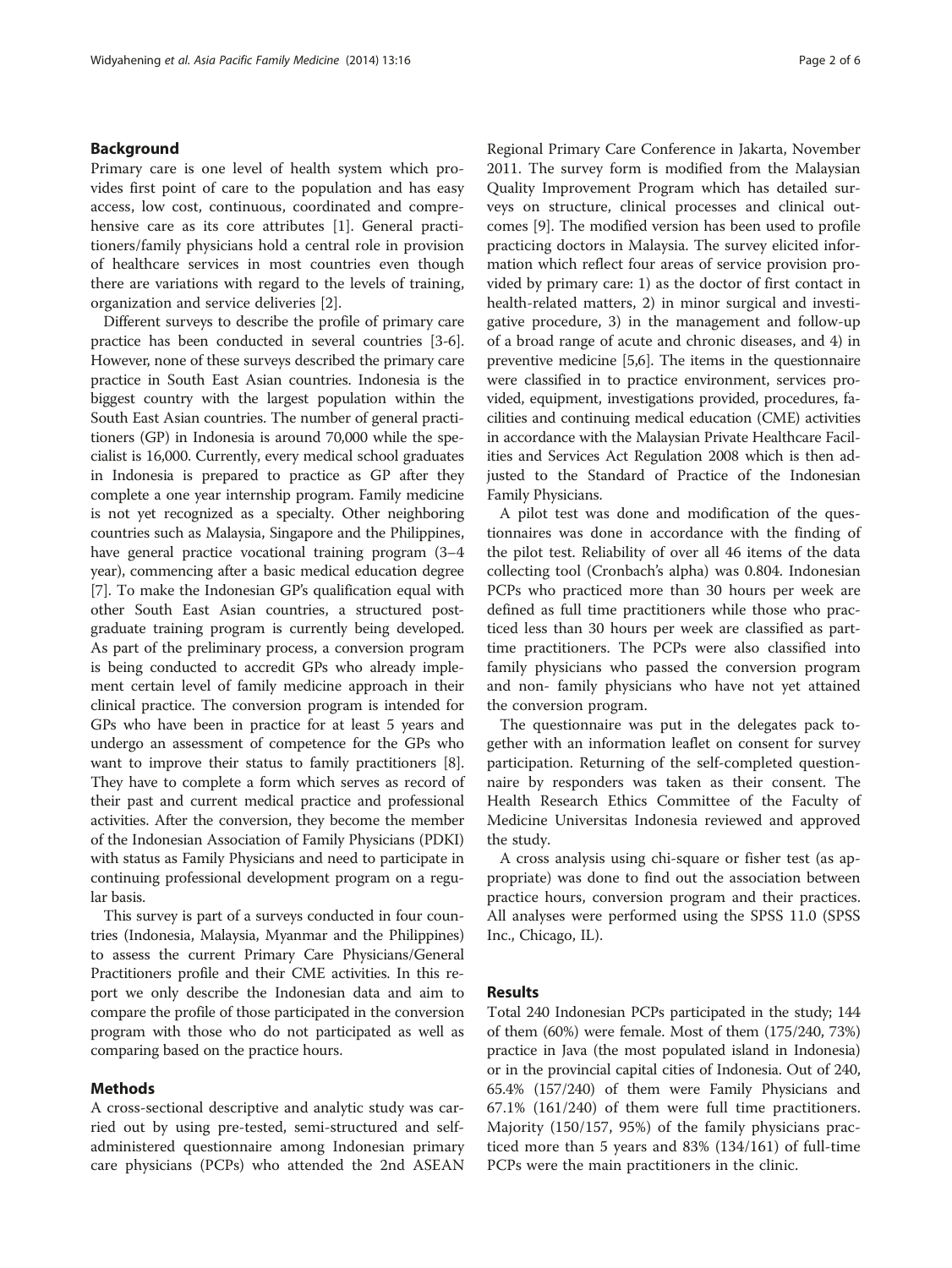The Family Physicians significantly provided more house call services (77% vs  $63\%$ ; p = 0.01), than non-family physicians. Certain aspects were found more in family physicians such as dispensing medicine in clinic, certifying workers for fitness, women's health services, family planning services, providing substance abuse program, cardiovascular assessment, prescribing herbal medicine to some patients, medical nutrition therapy, satisfactory with medical equipment they have, doing urine examination, blood glucose test, visual examination, fundoscopy, soft tissue infiltration, cosmetic surgery, and keeping medical record; but these variations were not statistically significant (Tables [1](#page-3-0) and [2](#page-4-0)).

Fewer family physicians provide acupuncture (16% vs 29%;  $p = 0.02$ ) and hypnotherapy (7% vs 16%;  $p = 0.03$ ) compare to non-family physicians.

There was significant differences between full-time practitioners and part-time practitioners with reference to emergency care services (85%. vs  $70\%$  -p = 0.01), in providing substance abuse program  $(42\% \text{ vs } 28\%; \text{ p} = 0.04)$ , doing urine examination (75% vs 62%;  $p = 0.04$ ), blood glucose test (90% vs 77%;  $p < 0.01$ ) and ECG (39% vs 23%;  $p = 0.01$ ) at clinic, providing minor surgery  $(89\% \text{ vs } 77\%; \text{ p} = 0.03)$ and soft-tissue infiltration (47% vs  $32\%$ ; p = 0.02); and keeping registers for chronic disease (68% vs 53%; 0.04) and electronic medical records (54% vs 41%;  $P = 0.04$ ).

Regarding continuing medical education for general practitioners, no statistically significant different was found between the family physicians vs non-family physicians and the full-time vs part-time practitioners (Table [2\)](#page-4-0).

# **Discussion**

This study demonstrates the variety of skills and services provided by some practitioners in order to examine whether any or all of the services which are essential in an Indonesian environment were provided. Fifty percent or less of the PCPs provides body mass index (BMI) measurement and cardiovascular assessment as well as providing substance abuse program and mental health assessment. Investigative procedures such as respiratory function test, electrocardiography, ultrasonography, visual examination with an ophthalmoscope and even proctoscopy are also low among the PCPs.

The range of services provided by primary care varies considerably from country to country. Boerma, et al. found that primary care physicians in western Europe generally have stronger role compare to those in the eastern Europe [[5\]](#page-5-0). The practice among countries in eastern Europe itself shows considerable differences [\[6](#page-5-0)].

Our study shown that many of the Indonesian primary care physicians do not provide services usually carriedout by primary care physicians in other countries. With regard to the four areas of service provision provided by primary care as defined by Grielen et al., [\[6\]](#page-5-0) we found

that services provided by Indonesian PCP were especially lacking in the application of medical procedures such as minor surgical and investigative procedures, management and follows up of acute and chronic conditions, and preventive medicine and health education.

The low availability of certain investigative procedures such as respiratory function test, electrocardiography, ultrasonography, visual examination with an ophthalmoscope or proctoscopy might due to the cost of equipment and cost of services. When this survey was conducted, universal coverage had not been implemented in Indonesia thus higher proportion of Indonesian population was not covered by health insurance. Yet, it is possible to encourage the use of some equipment such as ophthalmoscope or simple respiratory function test which is quite affordable. Provision of those services determine the comprehensiveness of primary care services [\[10](#page-5-0)]; one of the role intended for primary care [\[11\]](#page-5-0).

Non-communicable diseases including cardio-vascular diseases, diabetes mellitus, chronic respiratory problem, mental health problem and substance abuse are emerging as the major threat in Indonesia [[12\]](#page-5-0) and the PCPs were expected to be actively involved in managing those problems. Yet in this survey we found that low proportion of PCPs provide services that were highly relevant to those problems such as body mass index (BMI) measurement, cardiovascular assessment substance abuse program and mental health assessment.

It was found that Family Physicians tend to provide more house call services and less acupuncture and hypnotherapy compare to those who are not Family Physicians. Those who practice more than 30 hours per week tend to have facilities to cope with emergency care, providing substance abuse program, treadmill assessment, urine examination, blood glucose test, ECG, minor surgery and soft tissue infiltration, have separate register for chronic disease and electronic medical record when compared to those who practiced less than 30 hours a week.

This pilot study was limited in that it was conducted among a selected group of delegates who attended a conference. It is evident that this cross-sectional survey studied the primary care physicians who worked in the bigger cities of Indonesia and has shown that encouraging primary care physicians to submit to a conversion program has elevated the practitioners to a higher level of care in terms of skills and services in a developing country like Indonesia. Further this study has shown that longer hours of practice also improves provision of care by primary care practitioners possibly due to the higher number and variability of patients/cases managed by the physicians. As Roger Jones [[13](#page-5-0)] argues, strengthening general practice especially with strong educational support is the basis of primary healthcare system and not secondary or tertiary care. Profiling general practice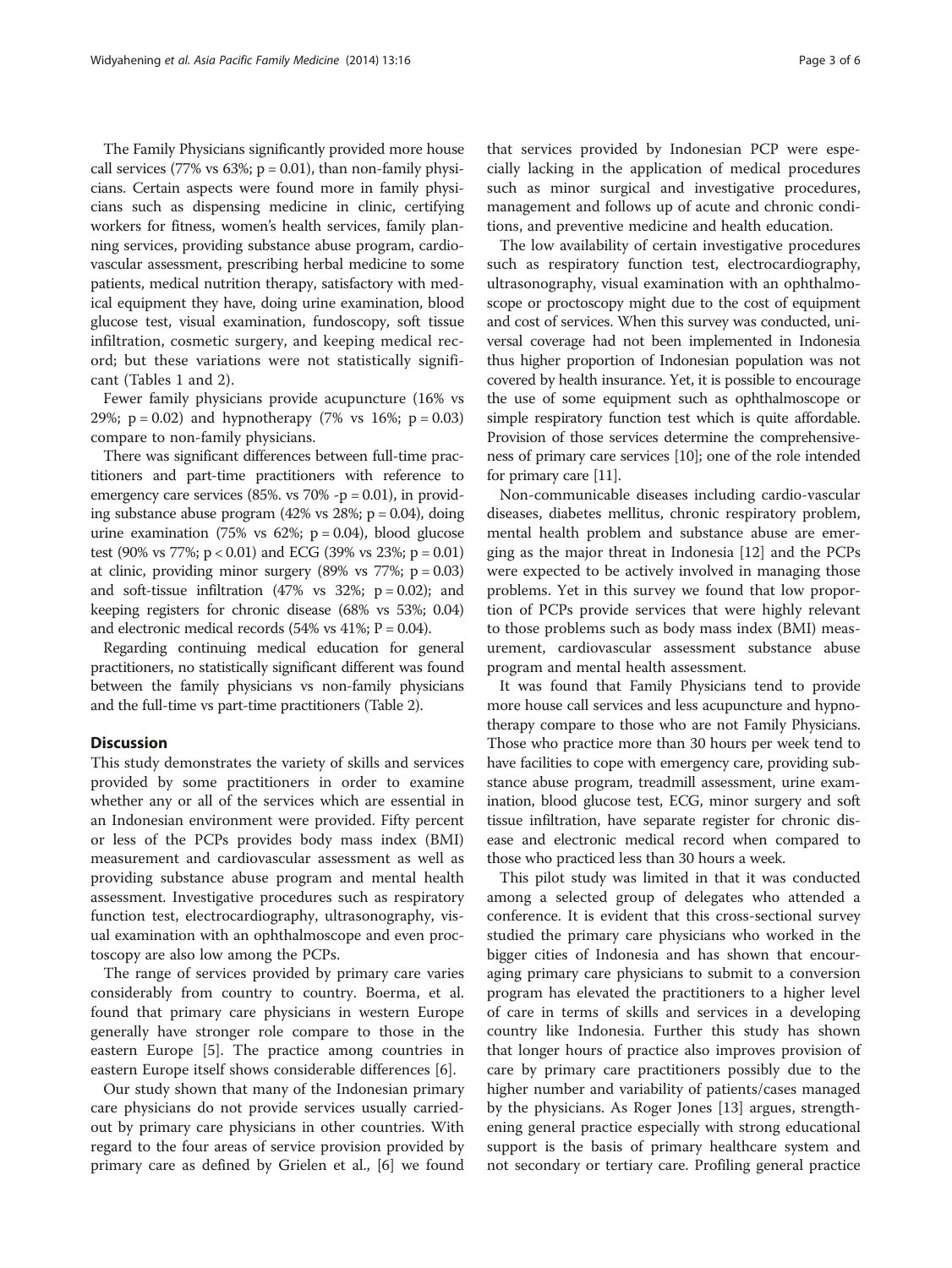|                                               | Overall |    | <b>PCPs classification</b>        |    |                                     |    |              | Practice hours per week  |    |                         |    |        |
|-----------------------------------------------|---------|----|-----------------------------------|----|-------------------------------------|----|--------------|--------------------------|----|-------------------------|----|--------|
|                                               |         |    | Family physicians*<br>$(N = 157)$ |    | Non-Family<br>Physicians $(N = 83)$ |    | $p***$       | >30 hours<br>$(N = 161)$ |    | <30 hours<br>$(N = 79)$ |    | $p***$ |
|                                               | n       | %  | n                                 | %  | n                                   | %  |              | n                        | %  | n                       | %  |        |
| <b>Practice environment</b>                   |         |    |                                   |    |                                     |    |              |                          |    |                         |    |        |
| Full time practice**                          | 161     | 67 | 102                               | 65 | 59                                  | 71 | 0.34         |                          |    |                         |    |        |
| Practice $> 5$ years                          | 221     | 92 | 150                               | 96 | 71                                  | 86 | < 0.01       | 148                      | 92 | 73                      | 92 | 0.9    |
| Main practitioners in the clinic              | 185     | 77 | 123                               | 78 | 62                                  | 75 | 0.42         | 134                      | 83 | 51                      | 66 | < 0.01 |
| <b>Services</b>                               |         |    |                                   |    |                                     |    |              |                          |    |                         |    |        |
| Facilities for emergency care                 | 191     | 80 | 129                               | 82 | 62                                  | 75 | 0.07         | 136                      | 85 | 55                      | 70 | 0.01   |
| House call                                    | 173     | 72 | 121                               | 77 | 52                                  | 63 | 0.01         | 116                      | 72 | 57                      | 72 | 0.46   |
| Dispensing Medicine in clinic                 | 191     | 80 | 128                               | 82 | 63                                  | 76 | 0.35         | 130                      | 81 | 61                      | 77 | 0.81   |
| Immunization                                  | 170     | 71 | 110                               | 70 | 60                                  | 72 | 0.88         | 121                      | 75 | 49                      | 62 | 0.1    |
| Measuring BMI                                 | 110     | 46 | 72                                | 46 | 38                                  | 46 | 0.92         | 82                       | 51 | 28                      | 35 | 0.06   |
| Certifying workers for fitness                | 151     | 63 | 103                               | 66 | 48                                  | 58 | 0.12         | 105                      | 65 | 46                      | 58 | 0.15   |
| Women/reproductive health                     | 169     | 70 | 114                               | 73 | 55                                  | 66 | 0.93         | 117                      | 73 | 52                      | 66 | 0.37   |
| Family planning services                      | 198     | 83 | 135                               | 86 | 63                                  | 76 | 0.05         | 133                      | 83 | 65                      | 82 | 0.88   |
| Substance abuse program                       | 89      | 37 | 59                                | 38 | 30                                  | 36 | 0.61         | 67                       | 42 | 22                      | 28 | 0.04   |
| Respiratory function test                     | 78      | 33 | 47                                | 30 | 31                                  | 37 | 0.32         | 56                       | 35 | 22                      | 28 | 0.51   |
| Mental Health assessment                      | 129     | 54 | 83                                | 53 | 46                                  | 56 | 0.73         | 92                       | 57 | 37                      | 47 | 0.13   |
| Cardiovascular assessment                     | 127     | 53 | 85                                | 54 | 42                                  | 51 | 0.36         | 91                       | 57 | 36                      | 46 | 0.16   |
| Treadmill assessment                          | 52      | 22 | 31                                | 20 | 21                                  | 25 | 0.29         | 34                       | 21 | 18                      | 23 | 0.9    |
| Prescribe herbal medicine                     | 101     | 42 | 69                                | 44 | 32                                  | 39 | 0.42         | 70                       | 44 | 31                      | 39 | 0.53   |
| Medical nutrition therapy                     | 158     | 66 | 108                               | 69 | 50                                  | 60 | 0.08         | 108                      | 67 | 50                      | 63 | 0.76   |
| Equipment                                     |         |    |                                   |    |                                     |    |              |                          |    |                         |    |        |
| Satisfactory with medical equipment they have | 144     | 60 | 99                                | 63 | 45                                  | 54 | 0.1          | 103                      | 64 | 41                      | 52 | 0.2    |
| Investigation                                 |         |    |                                   |    |                                     |    |              |                          |    |                         |    |        |
| Urine examination                             | 170     | 71 | 114                               | 73 | 56                                  | 68 | 0.41         | 121                      | 75 | 49                      | 62 | 0.04   |
| Blood glucose test                            | 206     | 86 | 136                               | 87 | 70                                  | 84 | 0.63         | 145                      | 90 | 61                      | 77 | < 0.01 |
| <b>ECGs</b>                                   | 81      | 34 | 53                                | 34 | 28                                  | 34 | $\mathbf{1}$ | 63                       | 39 | 18                      | 23 | 0.01   |
| Proctoscopy                                   | 39      | 16 | 25                                | 16 | 14                                  | 17 | 0.58         | 29                       | 18 | 10                      | 13 | 0.51   |
| Ultrasound                                    | 68      | 28 | 44                                | 28 | 24                                  | 29 | 0.91         | 46                       | 29 | 22                      | 28 | 0.88   |
| Visual (visus) examination                    | 138     | 58 | 95                                | 61 | 43                                  | 52 | 0.2          | 97                       | 60 | 41                      | 52 | 0.22   |
| Funduscopy                                    | 89      | 37 | 59                                | 38 | 30                                  | 36 | 0.61         | 59                       | 37 | 30                      | 38 | 0.22   |
| <b>Procedures</b>                             |         |    |                                   |    |                                     |    |              |                          |    |                         |    |        |
| Minor surgery                                 | 204     | 85 | 132                               | 84 | 72                                  | 87 | $0.7\,$      | 143                      | 89 | 61                      | 77 | 0.03   |
| Soft tissue infiltration                      | 101     | 42 | 67                                | 43 | 34                                  | 41 | 0.79         | 76                       | 47 | 25                      | 32 | 0.02   |
| Acupuncture                                   | 49      | 20 | 25                                | 16 | 24                                  | 29 | 0.02         | 33                       | 21 | 16                      | 20 | 0.97   |
| Hypnotherapy                                  | 24      | 10 | $-11$                             | 7  | 13                                  | 16 | 0.03         | 14                       | 9  | 10                      | 13 | 0.34   |
| Cosmetic Surgery                              | 35      |    | 15 24                             | 15 | 11                                  | 13 | 0.7          | 20                       | 12 | 15                      | 19 | 0.3    |

<span id="page-3-0"></span>Table 1 Practice environment, services, investigation and procedures provided by primary care physicians (PCPs) in Indonesia (N = 240); comparison based on the participation in Family Medicine conversion program and practice hours

Legend:

\*Family physicians are those passed the conversion program by the Indonesian Association of Family Physicians.

\*\* Full-time practice is practice more than 30 hours per week

\*\*\*p is calculated with chi-square or fisher test as appropriate.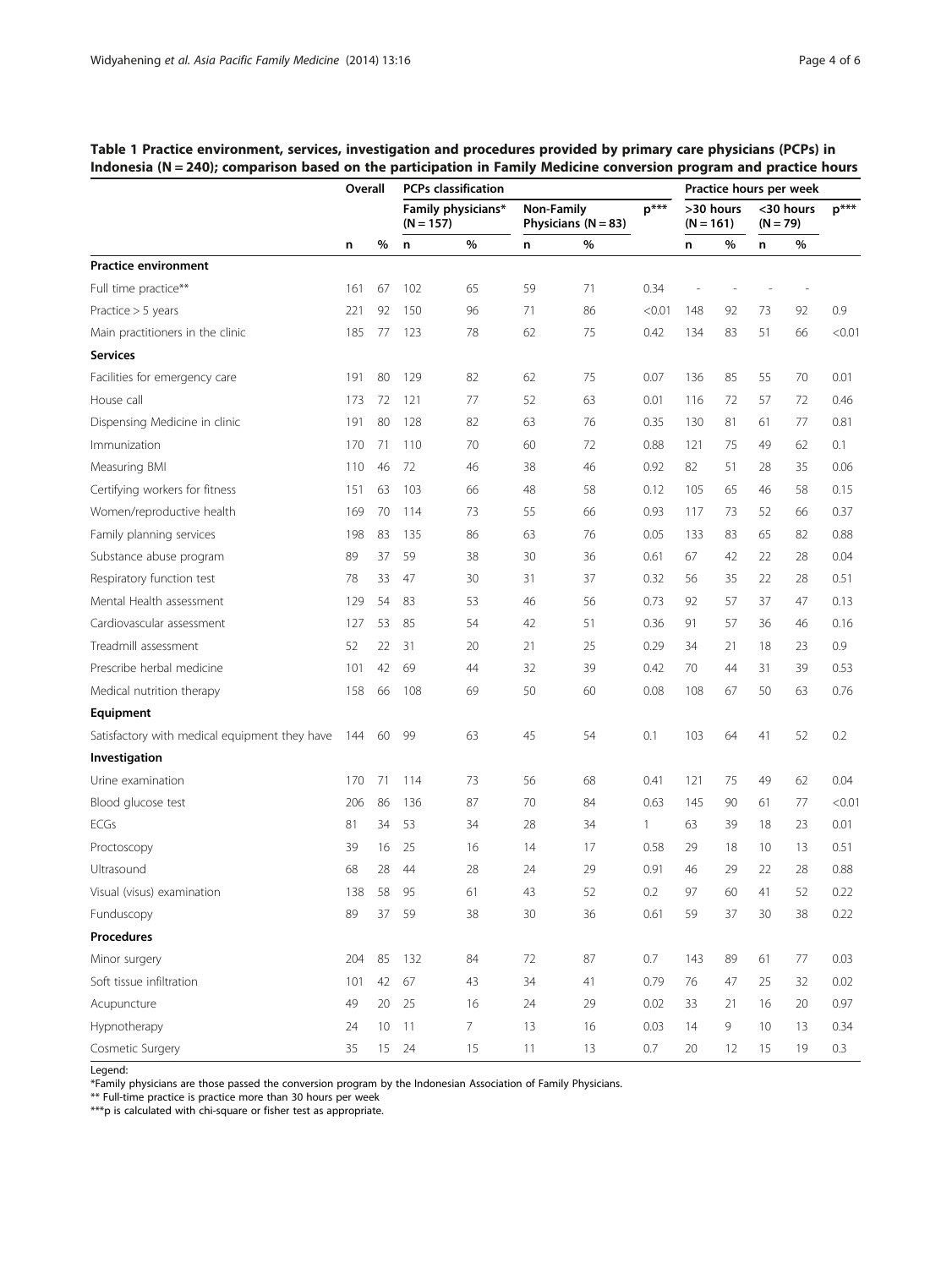|                                                                 | Overall |       | <b>PCPs classification</b>        |    |                                       |    |          | Practice hours per week |      |                                            |      |      |
|-----------------------------------------------------------------|---------|-------|-----------------------------------|----|---------------------------------------|----|----------|-------------------------|------|--------------------------------------------|------|------|
|                                                                 |         |       | Family physicians*<br>$(n = 157)$ |    | Non-family<br>Physicians ( $n = 83$ ) |    | $p^{**}$ | $(n = 161)$             |      | $>30$ hours < 30 hours $p**$<br>$(n = 79)$ |      |      |
|                                                                 | n       | %     | $\mathbf n$                       | %  | n                                     | %  |          | n                       | $\%$ | n                                          | $\%$ |      |
| <b>Facilities</b>                                               |         |       |                                   |    |                                       |    |          |                         |      |                                            |      |      |
| Medical record                                                  | 222     | -93   | 147                               | 94 | 75                                    | 90 | 0.42     | 147                     | 91   | 75                                         | 95   | 0.54 |
| Patients' Register                                              | 224     | 93    | 150                               | 96 | 74                                    | 89 | 0.06     | 152                     | 94   | 72                                         | 91   | 0.34 |
| Separated register for chronic disease                          | 152     | 63    | -94                               | 60 | 58                                    | 70 | 0.26     | 110                     | 68   | 42                                         | 53   | 0.04 |
| Locking cupboard for dangerous drugs                            | 158     | 66    | 101                               | 64 | 57                                    | 69 | 0.51     | 107                     | 67   | 51                                         | 65   | 0.85 |
| Having a computer/laptop                                        | 222     | -93   | 144                               | 92 | 78                                    | 94 | 0.53     | 150                     | 93   | 72                                         | 91   | 0.58 |
| Electronic Medical Record                                       | 119     | 50 71 |                                   | 45 | 48                                    | 58 | 0.06     | 87                      | 54   | 32                                         | 41   | 0.04 |
| Internet access                                                 | 207     | 86    | 131                               | 83 | 76                                    | 92 | 0.2      | 140                     | 87   | 67                                         | 85   | 0.35 |
| Continuing medical education for GPs                            |         |       |                                   |    |                                       |    |          |                         |      |                                            |      |      |
| Post Graduate Oualification                                     | 38      | 16    | 30                                | 19 | 8                                     | 10 | 0.06     | 86                      | 53   | 29                                         | 37   | 0.05 |
| Short courses in Family Medicine                                | 171     | 71    | 129                               | 82 | $42 -$                                | 51 | < 0.01   | 114                     | 71   | 57                                         | 72   | 0.82 |
| Conversion program                                              | 157     | 65    |                                   |    |                                       |    |          | 102                     | 63   | 55                                         | 70   | 0.34 |
| Reading > one journal per year                                  | 214     | -89   | 143                               | 91 | 71                                    | 86 | 0.31     | 142                     | 88   | 72                                         | 91   | 0.76 |
| Attending > one ward round per year                             | 149     | 62    | 101                               | 64 | 48                                    | 58 | 0.61     | 103                     | 64   | 46                                         | 58   | 0.54 |
| Attending > five talk or lectures per year                      | 144 60  |       | 90                                | 57 | 54                                    | 65 | 0.35     | 102                     | 63   | 42                                         | 53   | 0.27 |
| Attending one workshop/symposium & conference per<br>year       | 219     | -91   | 143                               | 91 | 76                                    | 92 | 0.93     | 148                     | 92   | 71                                         | 90   | 0.54 |
| Attending a full course in the last five years                  | 205     | 85    | 138                               | 88 | 67                                    | 81 | 0.24     | 136                     | 85   | 69                                         | 87   | 0.46 |
| Literature search to answer patients' problem<br>$($ >1x/month) | 207     | 86    | 136                               | 87 | 71                                    | 86 | 0.97     | 142                     | 88   | 65                                         | 82   | 0.12 |
| Participated in Quality Improvement Program                     |         |       | 195 81 133                        | 85 | 62                                    | 75 | 0.17     | 134                     | 83   | 61                                         | 77   | 0.11 |

<span id="page-4-0"></span>

| Table 2 Clinic facilities and continuing medical education activities of primary care physicians in Indonesia (N = 240); |  |  |  |
|--------------------------------------------------------------------------------------------------------------------------|--|--|--|
| comparison based on the participation in Family Medicine conversion program and practice hours                           |  |  |  |

Legend:

\*Family physicians are those passed the conversion program by the Indonesian Association of Family Physicians.

\*\*p is calculated with chi-square or fisher test as appropriate.

lends to assessing the current status in order to springboard methods of improving the system.

Differences between family physicians and non-family physicians were small with respect to range of services, facilities and continuing medical education. This was unexpected since conversion program was envisioned to recognize those already implement family medicine approach prior to structured Family Medicine training is made available. It appears that the checklist utilized in the conversion program failed to distinguish those who provide better range of services. Remedial action may be proposed including developing better instrument which better reflecting the area of services provided by PCPs followed by provision of structured trainings focusing on the essential services which are currently less provided.

With regard to the availability of formal postgraduate training program for primary care practice, Indonesia is still lagging compare to other member countries of the Association of South East Asian Nation (ASEAN) and the role of primary care is still weakly recognized [\[2,7](#page-5-0)]. With the national governments struggling to contain

ever increasing health care costs, the gate keeper role (i.e. provision of first contact services) of primary care should be strengthened. Strengthening the gatekeeping function of the PCPs and implementation of referral system will improve the provision of comprehensive services [\[5,14\]](#page-5-0).

This is also in line with the current a movement of the ASEAN countries through establishment of the ASEAN Region Primary Care Physicians Association which one of the aim is "to work towards common standards for quality healthcare, education, training, accreditation and certification to set competencies for general practitioners/ family physicians" in the region. This study provide important information to support the movement.

# Conclusion

The Indonesian PCPs in our survey were lacking in the provision of some particular medical procedures, management and follows up of acute and chronic conditions, and preventive medicine and health education. However, longer hours of practice improves provision of services by primary care physicians more than participation in